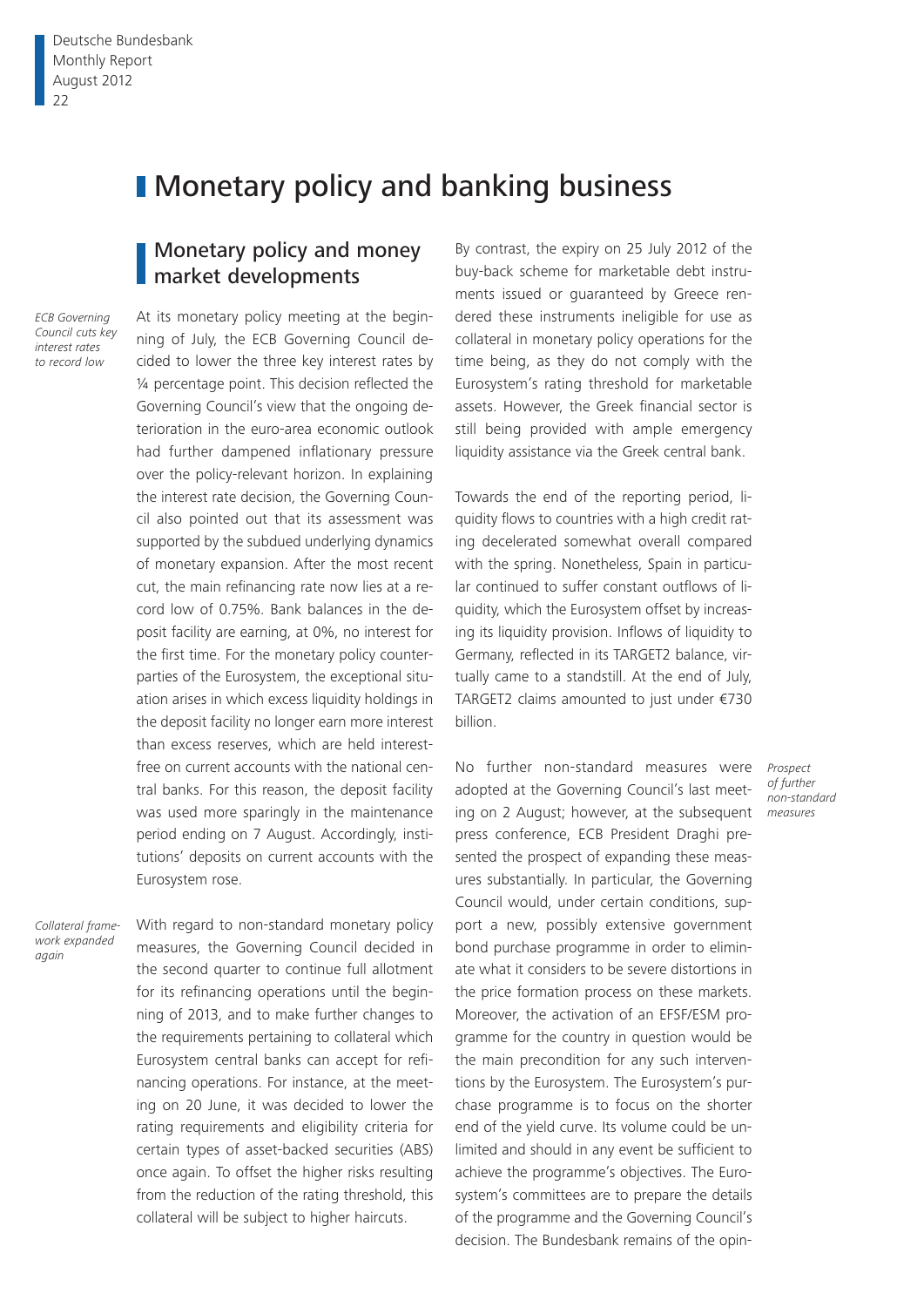## Money market management and liquidity needs

During the three reserve maintenance periods from 11 April to 10 July 2012, euroarea credit institutions' need for central bank liquidity determined by autonomous liquidity factors rose by €88.6 billion in net terms. This increase was primarily due to the sum of changes in net foreign assets and other factors which, taken together, eliminate valuation effects with no impact on liquidity. The amount in question declined by a total of  $\epsilon$ 74.8 billion in the period under review, thus increasing the need for central bank liquidity. Moreover, a net increase of €21.3 billion in the volume of banknotes in circulation across the three maintenance periods under review also served to amplify the liquidity-absorbing effect. By contrast, the opposite effect was induced by general government deposits which, from the perspective of period averages, went down by €7.5 billion in liquidityproviding terms. In addition to the development of autonomous factors, the minimum reserve requirement went up by €1.6 billion in net terms over the three reserve periods, thus increasing the need for central bank liquidity.

In the period under review, liquidityproviding open market operations continued to be carried out as fixed-rate tenders with full allotment of the submitted bids (see table on page 27). This allowed the Eurosystem to continue to meet credit institutions' demand for central bank liquidity to the full amount. At its meeting on 6 June 2012, the Governing Council of the ECB decided to continue this allotment policy both in its main and longer-term refinancing operations at least until the end of the December 2012-January 2013 maintenance period. As part of this policy, the three-month tenders conducted prior to

this date would in each case be allotted at the fixed rate corresponding to the average rate of the main refinancing operations conducted over the life of the respective operation.

As a result of the very high bids and allotments recorded for the two three-year tenders of December 2011 and the end of February 2012 (which entailed a total bid and allotted amount of around €1,019 billion), credit institutions in the euro area had so much central bank liquidity at their disposal that, for this reason alone, it was possible to meet the needs from autonomous factors and the minimum reserve requirement on each day of the period under review. Notwithstanding this fact, the volume of main refinancing operations went up by around €104 billion in net terms during this period, thus mirroring the increase in autonomous factors. Parallel to this, there was a decline in the corresponding volume of longer-term refinancing operations of around €18 billion. Average recourse to the deposit facility in the individual maintenance periods during the period under review consequently remained virtually unchanged, with all three period averages standing at €771 billion. During the three periods under review, recourse to the marginal lending facility averaged €1.0 billion, €1.6 billion and €1.8 billion respectively, thus falling below the average of all the preceding periods since the end of 2011. Owing to the high levels of excess liquidity, the overnight interest rates continued to be oriented to the deposit facility rate.

Between 11 April and 10 July 2012, no purchases were initiated by the Eurosystem under the Securities Markets Programme (SMP). Instead, even if revaluations are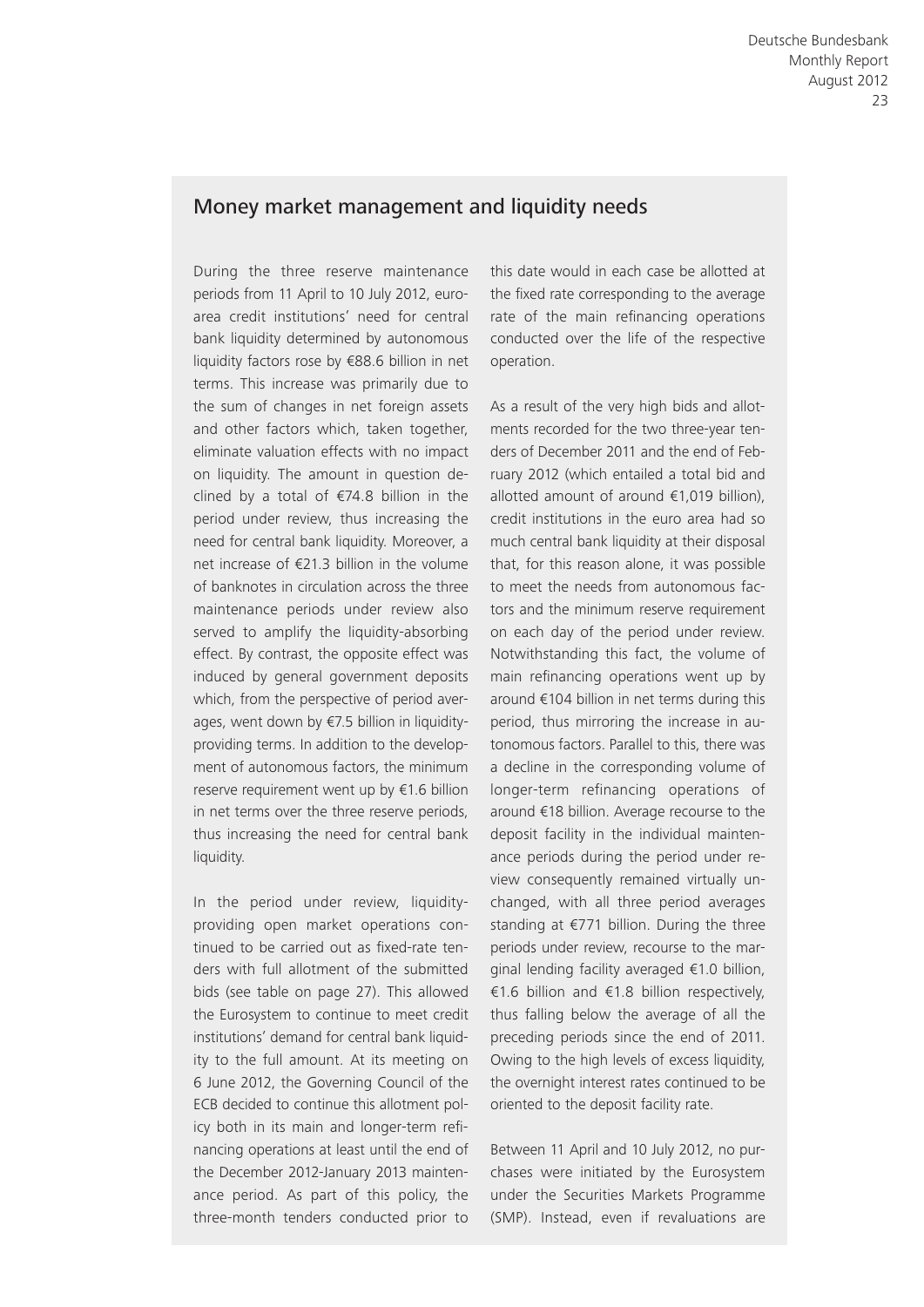included, maturing issues caused the Eurosystem's holdings of SMP securities to deplete by around €2.8 billion to total €211.3 billion. As usual, weekly liquidity-absorbing fine-tuning operations equivalent to the volume of SMP holdings were conducted. Credit institutions showed a keen interest in these tenders, leading to consistent allotment rates of 0.26% in each of the three periods under review and therefore a spread compared to the deposit facility rate of just 1 basis point. During the period under review, the volume of securities purchased under the first Covered Bond Purchase Programme (CBPP) declined by around €1.0 billion to €55.9 billion as a result of maturing covered bonds and revaluations. Conversely, the balance sheet holdings of securities purchased under the purchase programme CBPP2 rose by €4.5 billion to €14.1 billion during the same period.

As in the previous period, the April-May 2012 maintenance period was characterised by the extremely comfortable liquidity conditions which had prevailed ever since the allotment of the second three-year tender at the end of February 2012. The outstanding tender volume (excluding liquidityabsorbing fine-tuning operations) averaged €1,136 billion over the period and was thus almost unchanged compared with its level at the same time one period earlier  $(€1,150)$ billion). At an average of €47 billion, the main refinancing operation again accounted for no more than a small part of this amount. The resulting very high level of excess liquidity – with liquidity needs from autonomous factors and the minimum reserve requirement standing at an average of around  $€427$  billion over the period – translated not just into extensive use of the deposit facility but also persisting low overnight rates. In the reserve period in question, EONIA consistently averaged 0.34% and was thus 66 basis points below the

main refinancing rate (previous period's figure: 65 basis points below the key interest rate). However, secured overnight money on Eurex Repo's Euro GC Pooling (ECB basket) was traded at an even lower rate which averaged 0.25%, making it equal to the deposit facility rate (as in the previous period). Averaging around €28 billion, the relatively low EONIA turnover showed little change in comparison to the previous period but still fell below the annual average of 2011 (around €33 billion). The corresponding secured overnight turnover of the GC Pooling trading platform went up slightly on average over the period to stand at €7.0 billion (compared with €6.8 billion in the previous period), but still remained well below the previous year's average of €12.6 billion.

The developments observed in the previous period continued in the May-June 2012 maintenance period. The more than ample liquidity supply continued to generate high recourse to the deposit facility and low overnight rates. Towards the end of the maintenance period, the volume of main refinancing operations saw a clear upturn after a number of Greek banks were recapitalised and readmitted as counterparties to the Eurosystem's monetary policy operations. Overnight rates remained quite stable, averaging 0.33% over the period for EONIA and 0.25% in the case of GC Pooling. This contrasted with the underlying turnover, which saw a decline. During the maintenance period, EONIA turnover fell to an average level of around €21 billion, about  $€7$  billion below the figure recorded one period earlier. GC Pooling's overnight turnover (ECB basket) likewise dropped to €5.8 billion.

In the June-July 2012 maintenance period there was a marked increase in liquidity needs from autonomous factors and the minimum reserve requirements (averaging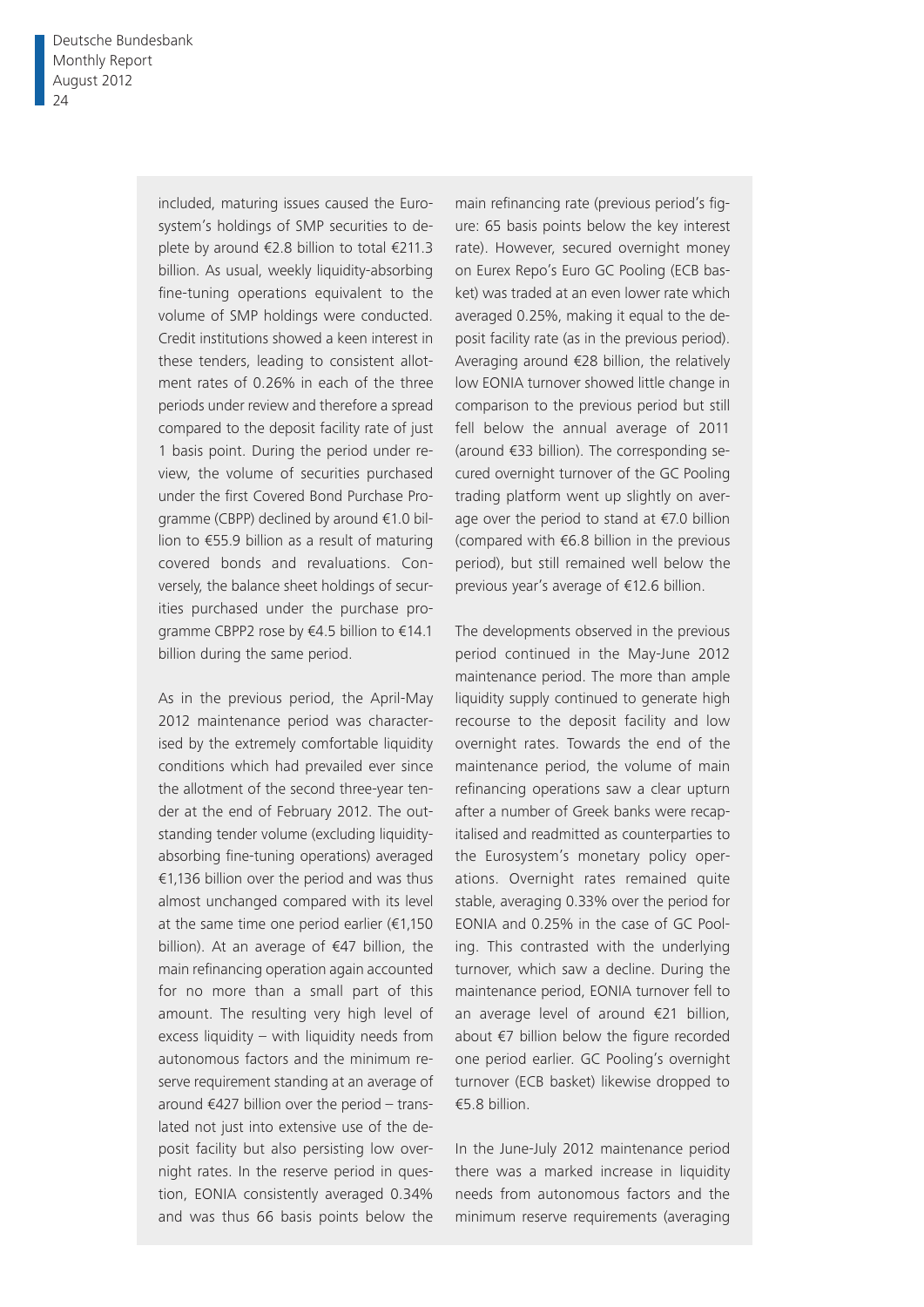#### Factors determining bank liquidity<sup>1</sup>

€ billion; changes in the daily averages of the reserve maintenance periods vis-à-vis the previous period

|                                                                                                                                                                                                                                                                                        |                                                | 2012                                                |                                                            |  |  |
|----------------------------------------------------------------------------------------------------------------------------------------------------------------------------------------------------------------------------------------------------------------------------------------|------------------------------------------------|-----------------------------------------------------|------------------------------------------------------------|--|--|
| Item                                                                                                                                                                                                                                                                                   | 11 April<br>10 <sub>o</sub><br>8 May           | 9 May<br>$\overline{10}$<br>12 June                 | 13 June<br>$\overline{10}$<br>10 July                      |  |  |
| Provision $(+)$ or absorption $(-)$ of central bank balances due to changes<br>in autonomous factors<br>1 Banknotes in circulation (increase: $-$ )<br>2 Government deposits with the Eurosystem (increase: $-$ )<br>3 Net foreign assets <sup>2</sup><br>4 Other factors <sup>2</sup> | $-1.5$<br>$+9.2$<br>$-8.3$<br>$+15.2$          | $-8.1$<br>$+19.3$<br>$-2.5$<br>$-4.3$               | $-11.7$<br>$-21.0$<br>$+ 9.9$<br>$-84.8$                   |  |  |
| Total                                                                                                                                                                                                                                                                                  | $+14.6$                                        | $+ 4.4$                                             | $-107.6$                                                   |  |  |
| Monetary policy operations of the Eurosystem<br>1 Open market operations<br>(a) Main refinancing operations<br>(b) Longer-term refinancing operations<br>(c) Other operations<br>2 Standing facilities<br>(a) Marginal lending facility<br>(b) Deposit facility (increase: $-$ )       | $-9.4$<br>$-4.7$<br>$+2.5$<br>$-2.0$<br>$-0.1$ | $+11.1$<br>$-17.7$<br>$+ 1.0$<br>$+ 0.6$<br>$+ 0.6$ | $+102.6$<br>$+ 3.9$<br>$+$ 1.5<br>0.2<br>$+$<br>$+$<br>0.2 |  |  |
| Total                                                                                                                                                                                                                                                                                  | $-13.7$                                        | $-4.4$                                              | $+108.4$                                                   |  |  |
| III Change in credit institutions' current accounts $(I + II)$                                                                                                                                                                                                                         | $+0.9$                                         | $+ 0.3$                                             | 0.7<br>$+$                                                 |  |  |
| IV Change in the minimum reserve requirement (increase: $-$ )                                                                                                                                                                                                                          | $+ 0.1$                                        | $-1.4$                                              | 0.3<br>$\overline{\phantom{0}}$                            |  |  |
|                                                                                                                                                                                                                                                                                        |                                                |                                                     |                                                            |  |  |

1 For longer-term trends and the Deutsche Bundesbank's contribution, see pages 14• and 15• of the Statistical Section of this Monthly Report. 2 Including end-of-quarter valuation adjustments with no impact on liquidity. Deutsche Bundesbank

€532 billion compared with €424 billion in the previous period), accompanied by a higher level of participation in the main tenders. Demand in the main refinancing operations rose to peak at €180 billion at the end of June 2012 after occasionally hovering between €30 billion and €40 billion in the two preceding periods. This caused the outstanding volume of liquidity-providing tender operations to increase to €1,236 billion on average and the share of main refinancing operations in this total figure to swell to an average level of 13% after accounting for 5% of the previous period's figure ( $\epsilon$ 1,129 billion). During the period in question, EONIA virtually levelled off at 0.33%. It was only at the half-year point that the reference rate went up by 5 basis points, which reflected a typical pattern, albeit to a far lesser extent (compared with the increase of 72 basis points recorded at half-year end in 2011). With respect to secured overnight money trading on the GC Pooling platform, there was somewhat increased volatility as the period progressed; the volume-weighted rate went up by as little as 3 basis points on the last day of the period at half-year end. However, the period average once again stood at 0.25%. As regards overnight turnover, the picture was mixed. While the EONIA turnover increased to average around €25 billion across the period, the corresponding secured turnover traded on GC pooling once again contracted slightly (€5.2 billion).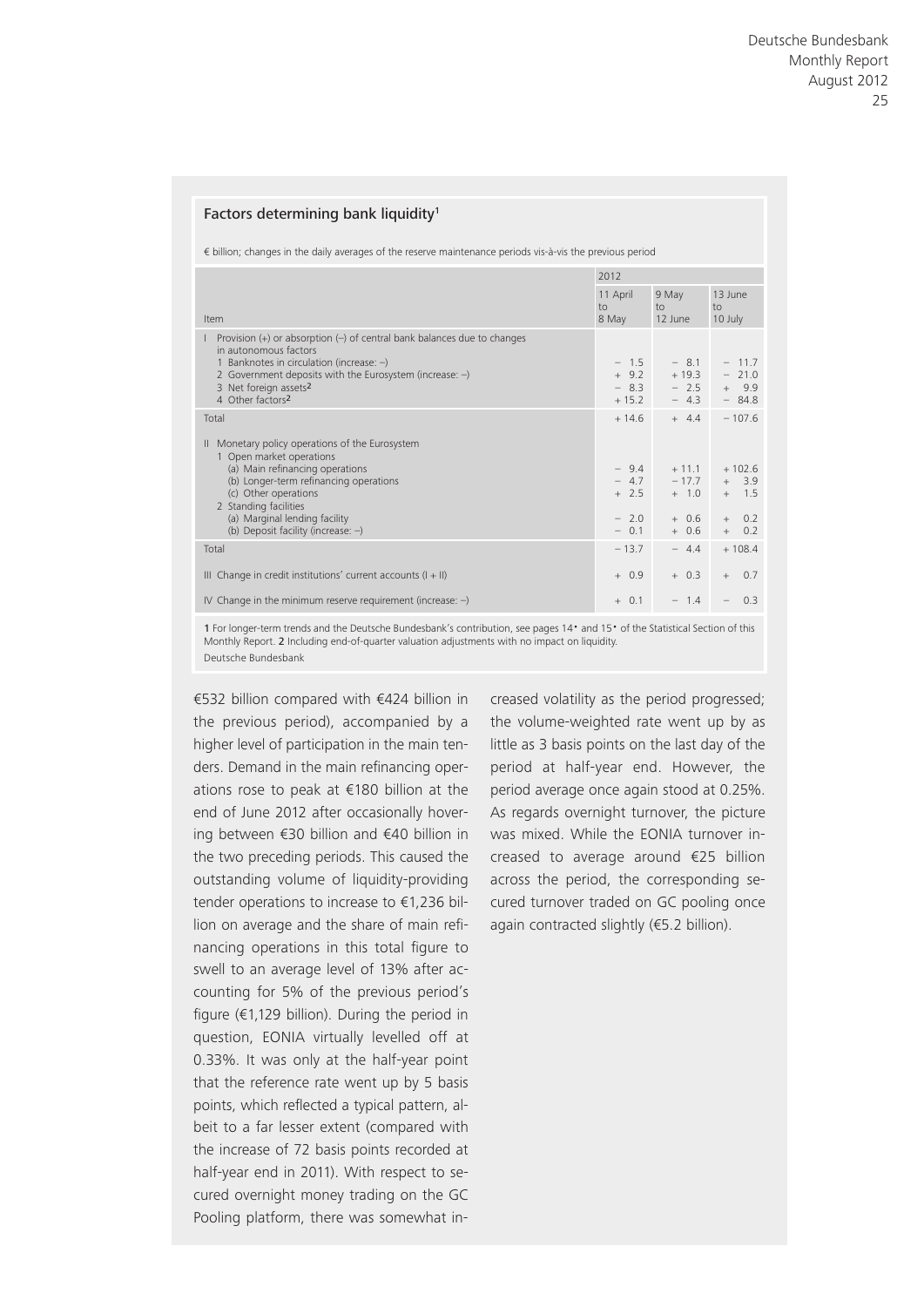

#### Money market interest rates in the euro area

ion that a critical view should be taken, in particular, of government bond purchases by the Eurosystem as they entail, not least, substantial stability policy risks. It is the responsibility of fiscal policy makers and of the governments and parliaments of the euro-area countries to decide whether the mutualisation of solvency risks should perhaps be extended even further; such steps should not be taken via central bank balance sheets.

*Securities holdings from monetary policy programmes unchanged on balance*

Notwithstanding the discussion on further non-standard measures, the Eurosystem's securities holdings within the scope of the Securities Markets Programme fell slightly, as in the previous reporting period, to just over €211 billion. This was because no further transactions had been carried out by the Eurosystem since March 2011, and because matured paper had been redeemed. So far, a total of currently €14.8 billion has been accumulated by the Eurosystem under the second covered bond purchase programme (CBPP2). In parallel to this,

debt instruments bought under the first covered bond purchase programme matured.

After a further strong rise in the refinancing volume in the previous quarter as a result of the second very long-term refinancing operation with a maturity of three years, the banking system's surplus liquidity – measured in terms of average recourse to the deposit facility plus excess reserves on current accounts –, at around €747 billion of late, remained at a very high level on average over the maintenance period running from 11 July to 7 August 2012.

The reduction in the key interest rates passed on 5 July is reflected almost entirely in the unsecured money market rates. The unsecured overnight rate EONIA initially stagnated in a sideways movement at around 0.33% from the beginning of the second quarter, and promptly fell to currently around 0.11% once the key interest rate decision had taken effect on 11 July. The spread between EONIA and the rate on the deposit facility therefore rose only slightly. The decline in longer-term unsecured money market rates since the beginning of the year virtually came to a standstill in the course of the second quarter. However, it did pick up again at a considerably higher pace after the ECB Governing Council's interest rate decision. For unsecured three-month money, banks are currently reporting interest rates of around 0.34%. This represents a decline of just over 30 bp compared with the end of June. Rates of around -0.01% are currently being quoted for money market operations backed by the best collateral. These rates are thus merely around 10 basis points lower than they were before the key interest rate cut. In line with this, compared with the beginning of the second quarter there was another sharp fall of around 27 basis points in the spread between unsecured and secured money market rates with a maturity of three months to around 35 basis points of late.

*Unsecured money market rates still declining after reduction in key interest rates*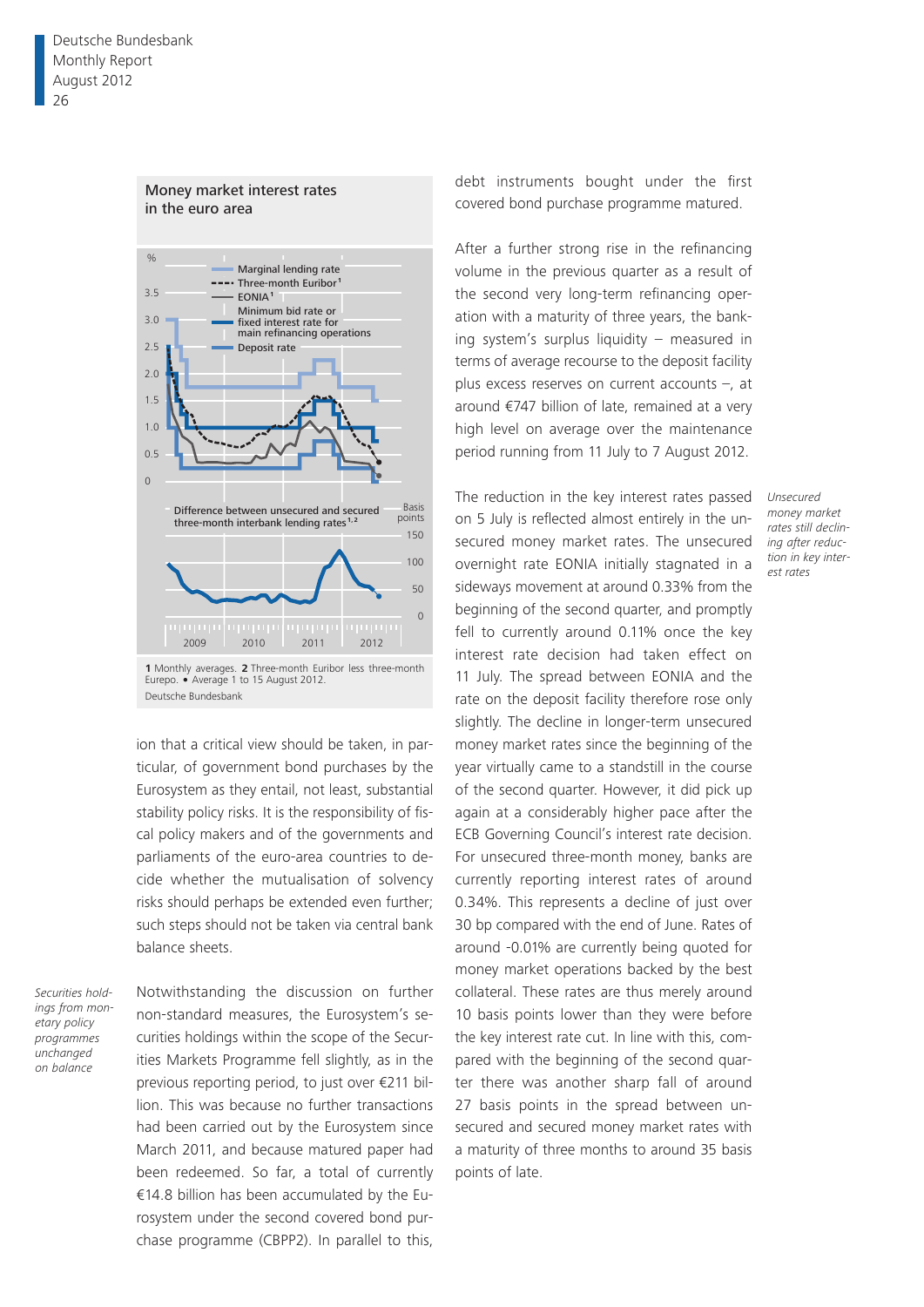#### Open market operations of the Eurosystem\*

| Value<br>date | Type of<br>transaction <sup>1</sup> | Maturity<br>in days | Actual<br>allotment<br>in $\epsilon$ billion | Deviation<br>from the<br>benchmark<br>in $\notin$ billion <sup>2</sup> | Marginal<br>rate/fixed<br>rate<br>% | Allotment<br>ratio<br>$\frac{0}{6}$ | Weighted<br>rate<br>$\frac{0}{0}$ | Cover<br>ratio $3$ | Number<br>of bidders |
|---------------|-------------------------------------|---------------------|----------------------------------------------|------------------------------------------------------------------------|-------------------------------------|-------------------------------------|-----------------------------------|--------------------|----------------------|
| 11.04.12      | MRO (FRT)                           | $7\overline{ }$     | 55.4                                         | 758.4                                                                  | 1.00                                | 100.00                              | $\overline{\phantom{m}}$          | 1.00               | 82                   |
| 11.04.12      | $FTO(-)$                            | $\overline{7}$      | $-214.0$                                     |                                                                        | 0.26                                | 77.06                               | 0.26                              | 1.71               | 66                   |
| 11.04.12      | S-LTRO (FRT)                        | 28                  | 11.4                                         | $\qquad \qquad -$                                                      | 1.00                                | 100.00                              |                                   | 1.00               | 20                   |
| 18.04.12      | MRO (FRT)                           | $7\overline{ }$     | 51.8                                         | 908.8                                                                  | 1.00                                | 100.00                              | $\overline{\phantom{0}}$          | 1.00               | 85                   |
| 18.04.12      | $FTO(-)$                            | $\overline{7}$      | $-214.0$                                     | $\overline{\phantom{a}}$                                               | 0.26                                | 61.77                               | 0.26                              | 2.05               | 75                   |
| 25.04.12      | MRO (FRT)                           | $\overline{7}$      | 46.4                                         | 904.4                                                                  | 1.00                                | 100.00                              | $\overline{\phantom{a}}$          | 1.00               | 82                   |
| 25.04.12      | $FTO(-)$                            | $\overline{7}$      | $-214.0$                                     | $\overline{\phantom{m}}$                                               | 0.26                                | 63.79                               | 0.26                              | 1.92               | 70                   |
| 26.04.12      | LTRO (FRT)                          | 91                  | 21.3                                         | $\overline{\phantom{0}}$                                               | $\overline{4}$<br>0.96              | 100.00                              | $\qquad \qquad -$                 | 1.00               | 39                   |
| 02.05.12      | MRO (FRT)                           | $\overline{7}$      | 34.4                                         | 1038.9                                                                 | 1.00                                | 100.00                              | $\overline{\phantom{a}}$          | 1.00               | 77                   |
| 02.05.12      | $FTO(-)$                            | $\overline{7}$      | $-214.0$                                     | $\qquad \qquad -$                                                      | 0.26                                | 62.48                               | 0.26                              | 1.82               | 58                   |
| 09.05.12      | MRO (FRT)                           | $\overline{7}$      | 39.3                                         | 787.8                                                                  | 1.00                                | 100.00                              | $\overline{\phantom{a}}$          | 1.00               | 80                   |
| 09.05.12      | $FTO(-)$                            | $\overline{7}$      | $-214.0$                                     | $\overline{\phantom{m}}$                                               | 0.26                                | 59.06                               | 0.26                              | 2.06               | 74                   |
| 09.05.12      | S-LTRO (FRT)                        | 35                  | 13.0                                         | $\overline{\phantom{m}}$                                               | 1.00                                | 100.00                              | $\overline{\phantom{0}}$          | 1.00               | 20                   |
| 16.05.12      | MRO (FRT)                           | $\overline{7}$      | 43.0                                         | 949.0                                                                  | 1.00                                | 100.00                              | $\overline{\phantom{m}}$          | 1.00               | 84                   |
| 16.05.12      | $FTO(-)$                            | $\overline{7}$      | $-214.0$                                     | $\overline{\phantom{a}}$                                               | 0.26                                | 54.19                               | 0.26                              | 2.19               | 75                   |
| 23.05.12      | MRO (FRT)                           | $\overline{7}$      | 37.9                                         | 944.9                                                                  | 1.00                                | 100.00                              | $\overline{\phantom{a}}$          | 1.00               | 84                   |
| 23.05.12      | $FTO(-)$                            | $\overline{7}$      | $-212.0$                                     | $\qquad \qquad -$                                                      | 0.26                                | 54.99                               | 0.26                              | 2.22               | 70                   |
| 30.05.12      | MRO (FRT)                           | $\overline{7}$      | 51.2                                         | 897.2                                                                  | 1.00                                | 100.00                              | $\overline{\phantom{a}}$          | 1.00               | 87                   |
| 30.05.12      | $FTO(-)$                            | $\overline{7}$      | $-212.0$                                     | $\overline{\phantom{a}}$                                               | 0.26                                | 61.14                               | 0.26                              | 1.98               | 66                   |
| 31.05.12      | LTRO (FRT)                          | 91                  | 8.3                                          | $\overline{a}$                                                         | $\overline{4}$<br>$\cdots$          | 100.00                              | $\overline{\phantom{m}}$          | 1.00               | 33                   |
| 06.06.12      | MRO (FRT)                           | $\overline{7}$      | 119.4                                        | 888.9                                                                  | 1.00                                | 100.00                              | $\overline{\phantom{a}}$          | 1.00               | 96                   |
| 06.06.12      | $FTO(-)$                            | $7\overline{ }$     | $-212.0$                                     | $\overline{\phantom{m}}$                                               | 0.26                                | 61.48                               | 0.26                              | 1.98               | 71                   |
| 13.06.12      | MRO (FRT)                           | $\overline{7}$      | 131.7                                        | 774.2                                                                  | 1.00                                | 100.00                              | $\overline{\phantom{m}}$          | 1.00               | 94                   |
| 13.06.12      | $FTO(-)$                            | $\overline{7}$      | $-212.0$                                     | $\qquad \qquad -$                                                      | 0.26                                | 82.09                               | 0.26                              | 2.06               | 72                   |
| 13.06.12      | S-LTRO (FRT)                        | 35                  | 18.9                                         |                                                                        | 1.00                                | 100.00                              |                                   | 1.00               | 21                   |
| 20.06.12      | MRO (FRT)                           | $7\overline{ }$     | 167.3                                        | 902.3                                                                  | 1.00                                | 100.00                              |                                   | 1.00               | 101                  |
| 20.06.12      | $FTO(-)$                            | $\overline{7}$      | $-210.5$                                     | $\qquad \qquad -$                                                      | 0.26                                | 65.88                               | 0.26                              | 1.84               | 66                   |
| 27.06.12      | MRO (FRT)                           | $\overline{7}$      | 180.4                                        | 890.9                                                                  | 1.00                                | 100.00                              |                                   | 1.00               | 105                  |
| 27.06.12      | $FTO(-)$                            | $\overline{7}$      | $-210.5$                                     | $\overline{\phantom{0}}$                                               | 0.26                                | 78.83                               | 0.26                              | 1.37               | 62                   |
| 28.06.12      | LTRO (FRT)                          | 91                  | 26.3                                         |                                                                        | $\overline{4}$<br>$\ldots$          | 100.00                              |                                   | 1.00               | 50                   |
| 04.07.12      | MRO (FRT)                           | $7\overline{ }$     | 163.6                                        | 909.6                                                                  | 1.00                                | 100.00                              |                                   | 1.00               | 92                   |
| 04.07.12      | $FTO(-)$                            | $\overline{7}$      | $-210.5$                                     |                                                                        | 0.26                                | 62.45                               | 0.26                              | 1.89               | 73                   |

\* For more information on the Eurosystem's operations from 18 January 2012 to 10 April 2012, see Deutsche Bundesbank, Monthly Report, May 2012, p 30. 1 MRO: main refinancing operation, LTRO: longer-term refinancing operation, S-LTRO: supplementary longerterm refinancing operation, FTO: fine-tuning operation (+: liquidity providing operation, -: liquidity absorbing operation), FRT: fixed-rate tender. 2 Calculation according to publication after MRO allotment. 3 Ratio of total bids to the allotment amount. 4 The interest rate corresponds to the average minimum bid rate or main refinancing rate of the MROs conducted over the life of this operation (may be rounded to two decimal places in the table).

Deutsche Bundesbank

## Monetary developments in the euro area

*Monetary developments remain moderate*

The development of the broad monetary aggregate M3 has been unusually volatile since the sovereign debt crisis worsened again in summer 2011. The growth of the seasonally adjusted and annualised three-month rate slowed down in the reporting quarter to 2½% at the end of June, after just over 7½% at the end of March and just over -3% at the end of December. Disregarding the temporary effects of the financial crisis and the considerable provision of liquidity via the three-year refinancing operations conducted as non-standard monetary

policy measures in December 2011 and February 2012, the increase in M3 is still to be regarded as moderate. The monetary expansion in the spring months was supported both by further portfolio shifts by non-banks in favour of sight deposits and by inflows to repo transactions. By contrast, bank lending to private non-banks declined clearly. Hence, the decoupling of monetary growth from weak lending to the domestic private sector since the beginning of the year continued. As a result, the annual growth rate of these loans (adjusted for loan sales and securitisation) fell from 1.2% to 0.3% in the second quarter of 2012, while the annual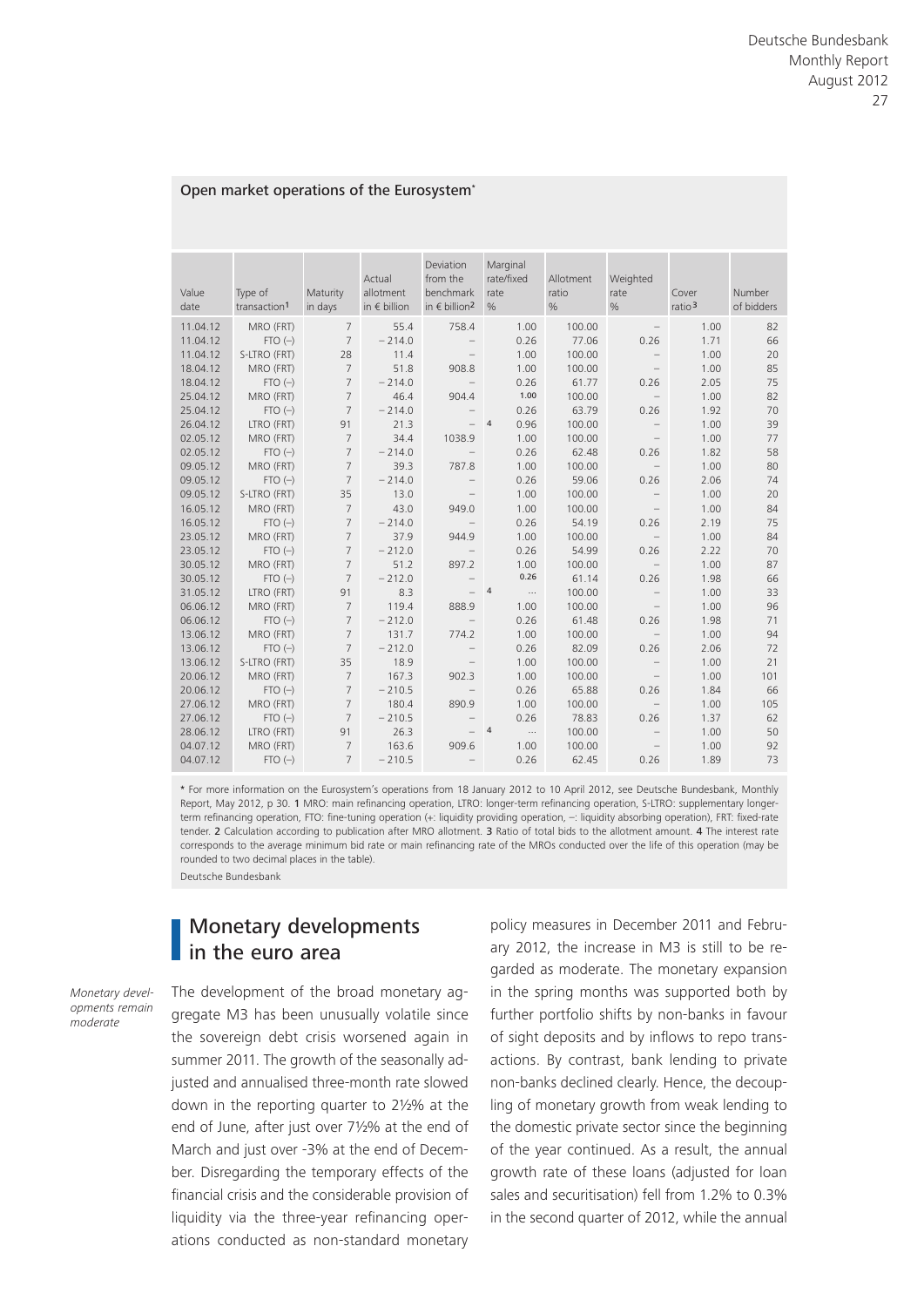## Consolidated balance sheet of the MFI sector in the euro area\*

#### Changes in € billion, seasonally adjusted

| <b>Assets</b>                                                     | 2012 Q2         | 2012 01        | Liabilities                                                                 | 2012 Q2 | 2012 Q1 |
|-------------------------------------------------------------------|-----------------|----------------|-----------------------------------------------------------------------------|---------|---------|
| Loans to non-MEIs in the euro area                                | $-9.3$          | 19.8           | Central government deposits                                                 | $-24.7$ | 10.2    |
| of which<br>to general government<br>to private non-MFIs1         | 24.8<br>$-34.1$ | $-8.7$<br>28.6 | Monetary aggregate M3<br>of which components<br>Currency in circulation and | 56.3    | 182.2   |
| Lending in the form of securities to<br>non-MFIs in the euro area | $-36.7$         | 140.5          | overnight deposits (M1)<br>Other shorter-term bank deposits                 | 36.7    | 65.8    |
| of which                                                          |                 |                | $(M2-M1)$                                                                   | 0.0     | 74.0    |
| to general government                                             | 18.3            | 108.1          | Marketable instruments (M3-M2)                                              | 19.6    | 42.5    |
| to private non-MFIs                                               | $-55.1$         | 32.5           | Monetary capital                                                            | $-71.4$ | $-29.9$ |
| Net external assets                                               | $-23.2$         | $-15.3$        |                                                                             |         |         |
| Other counterparts of M3                                          | 29.5            | 17.4           |                                                                             |         |         |

\* Changes for statistical reasons eliminated. 1 Adjusted for loan sales and securitisation. Deutsche Bundesbank

growth rate of M3 remained at 3.2% in the reporting period.

*Perceptible increase in sight deposits and marketable instruments*

Two-thirds of the second-quarter increase in M3 stemmed from the narrow monetary aggregate M1, even though its seasonally adjusted and annualised three-month rate dropped from 5½% at the end of the first quarter to 3% at the end of the second quarter. The biggest contribution to growth was made by considerable inflows to sight deposits of households and non-financial corporations. The reasons behind these inflows were portfolio shifts away from short-term time deposits and financial instruments outside M3. The volume of these shifts was sufficient to more than offset the strong reduction in sight deposits through other financial intermediaries (OFIs). The remaining third of the rise in M3 was a result of the positive development in marketable financial instruments (M3-M2), which was mainly attributable to a noticeable increase in repo transactions. For the most part, these transactions comprise secured interbank transactions settled through central counterparties, which do not represent transactions by the moneyholding sector.

*Stagnation of other short-term deposits*

The build-up of other short-term bank deposits (M2-M1), which had mostly produced a discernibly positive effect on the growth of the

monetary aggregate in the preceding quarters, came to a halt in the second quarter. The financing conditions characterised by uncertainty and low interest rates led non-financial corporations and households in particular to shift short-term time deposits within M3 towards more liquid sight deposits and short-term savings deposits. This, in turn, caused the seasonally adjusted and annualised three-month rate (M2-M1) to stagnate at 0% at the end of June, compared with 8% at the end of March.

The increase in M3 contrasted with a broadbased decline in bank lending to the euro-area private sector in the second quarter. Commercial banks shed a large amount of privately issued shares and other securities between April and June, after they had accumulated these to a marked extent in the previous quarter as a result of the extensive provision of liquidity via the three-year refinancing operations. The reduction in fixed income securities was particularly pronounced, but resulted mainly from the expiry of banks' retained loan securitisations, and so did not represent an overall slump in demand for securities.

Loans to the domestic private sector (adjusted for loan sales and securitisation) likewise recorded a distinct outflow in the second quarter. Their seasonally adjusted and annualised three*Lending in the form of securities to private sector declining …*

*… loans to financial corporations record outflows, too*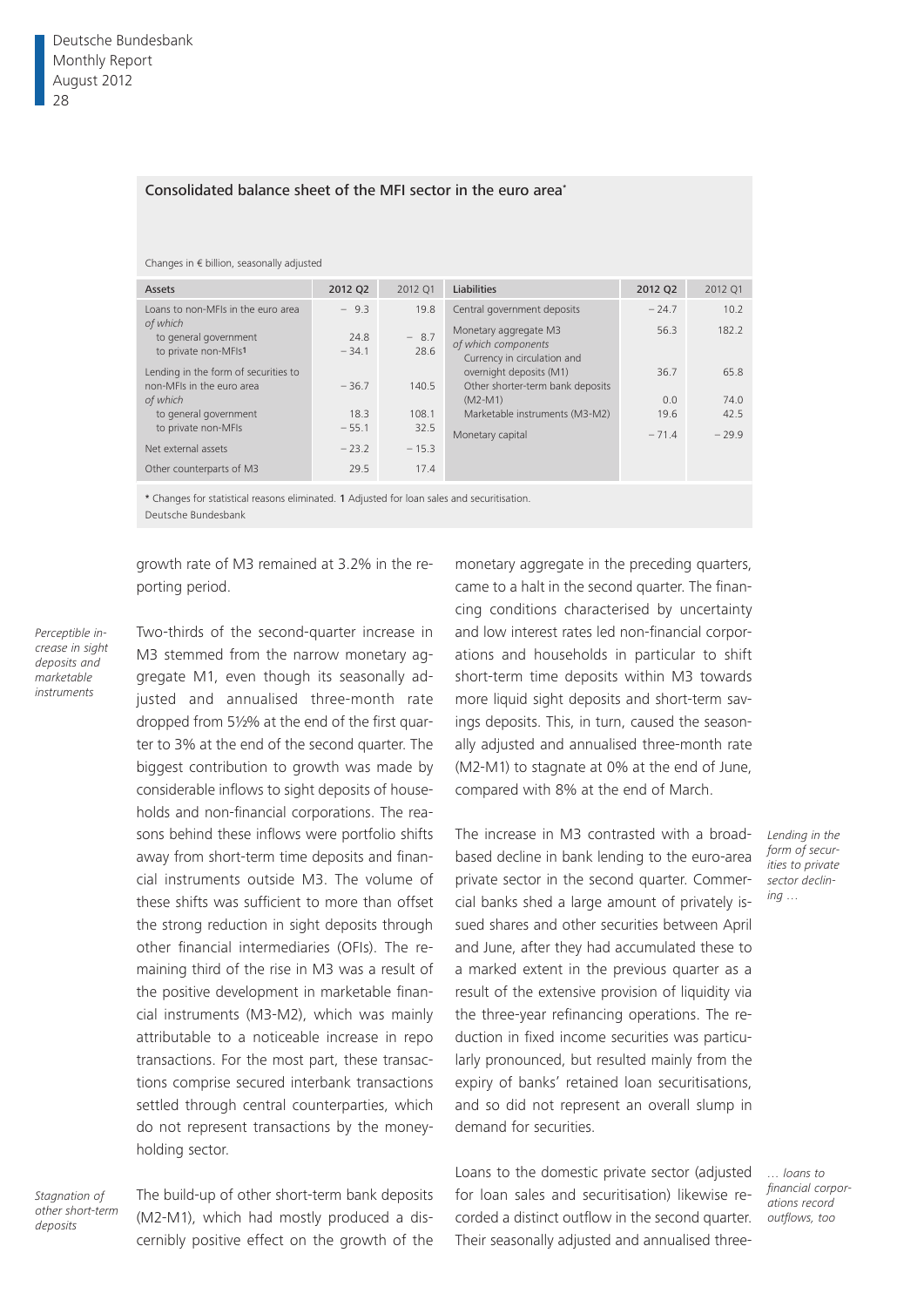month rate fell from 1% at the end of March to just over -1% at the end of June. This development was triggered, in particular, by loans to financial corporations, which are often indirect interbank transactions such as reverse repos and do not represent any additional outflow of funds from the private non-bank sector *per se*. Nor did loans to non-financial corporations and households strengthen monetary growth substantially, however; instead, they stagnated and rose only marginally respectively in the second quarter. Nevertheless, lending patterns varied greatly within the euro area, with a rise recorded for member states which had retained their high credit rating and outflows for the countries which have been hit hardest by the debt crisis and are undergoing a substantial structural adjustment process.

*Marginal increase in lending to households; stagnation in lending to non-financial corporations*

The seasonally adjusted and annualised threemonth rate of loans (adjusted for loan sales and securitisation) to euro-area households fell from 1½% at the end of March to just under ½% at the end of June. As in the previous quarter, the increase was attributable to loans for house purchase, with the consistently favourable financing conditions probably playing a part. By contrast, consumer credit continued to decline slightly. The three-month rate of loans (adjusted for loan sales and securitisation) to non-financial corporations left negative territory after two quarters and rose from -½% at the end of March to 0% at the end of June. This was mainly attributable to the short-term maturity range whereas, on balance, long-term loans to non-financial corporations were down for the first time since the time series began in 2003. On the whole, the hope that ample central bank liquidity provided through the two three-year refinancing operations could support lending to the private sector has not been fulfilled thus far. Instead, bank lending appears to have been overshadowed, above all, by the economic downturn in the euro area, greater uncertainty among borrowers as well as balance sheet consolidations in some euro-area countries.



Components and counterparts of the

**<sup>1</sup>** Year-on-year change in percent. **2** In percentage points. **3** Adjusted for loan sales and securitisation. **4** Taken in isolation, an increase curbs M3 growth. **5** Adjusted for loan sales and securitisation from 2010 Q1. **6** Non-monetary financial corporations. Deutsche Bundesbank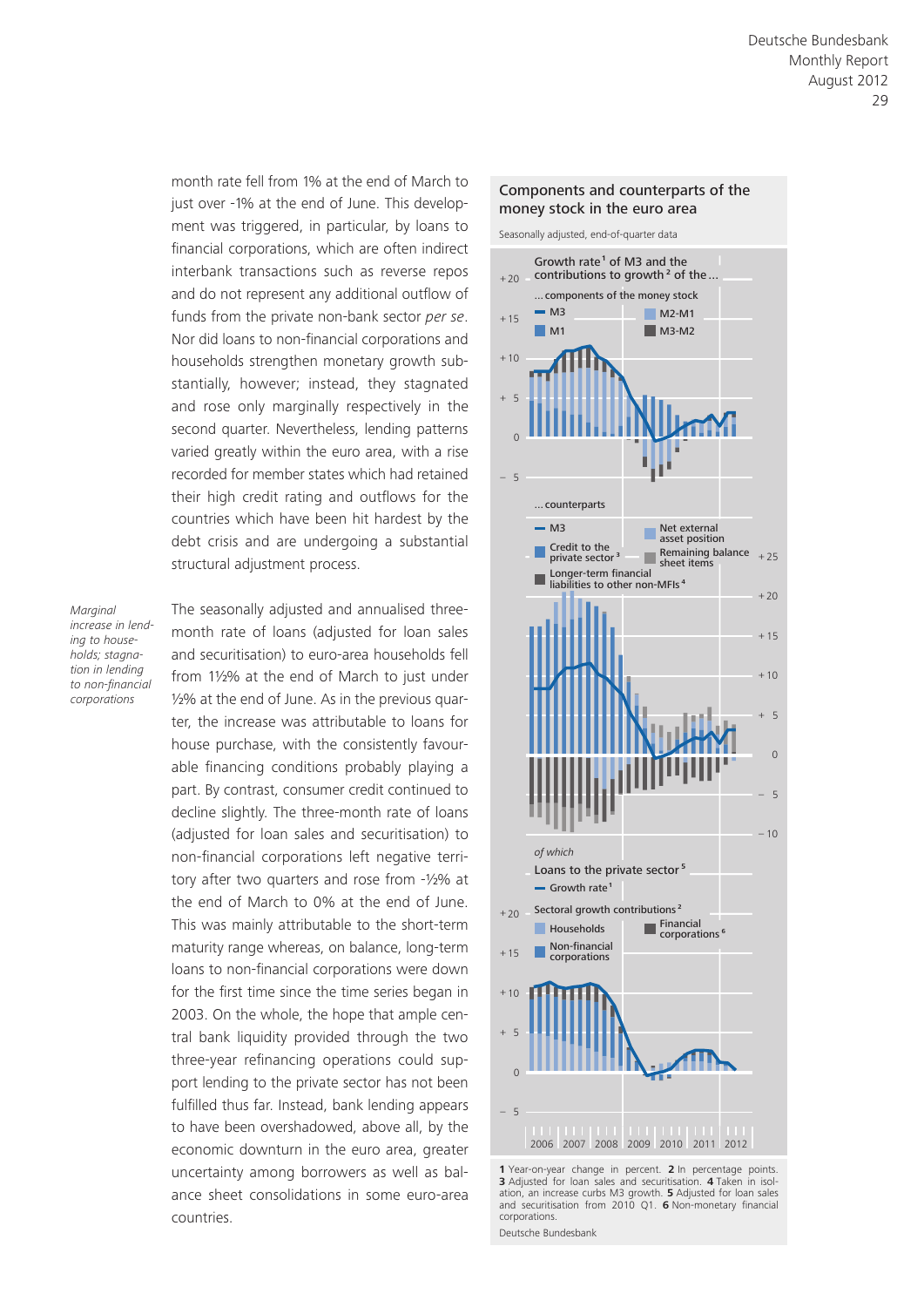Deutsche Bundesbank Monthly Report August 2012 30

*Moderate decline in the net external asset position* The development of the net external asset position of the euro-area MFI sector vis-à-vis non-residents also had *per se* a dampening effect on M3, the reduction of which gathered pace slightly compared with the previous quarter. This development was driven by a clear decrease in external claims, which was only partially compensated for by the simultaneous decline in external liabilities.

*Further substantial reduction in monetary capital …*

The growth of M3 was mainly supported by the substantial decline in the MFIs' longer-term financial liabilities vis-à-vis other sectors (monetary capital). Monetary capital, which had risen almost continuously from the beginning of the monetary union until well into 2011 – thereby exerting a dampening effect on monetary growth – has increasingly been recording outflows since autumn 2011. These outflows reached a temporary peak in the reporting quarter. While the accumulation of capital and reserves by MFIs persisted, longer-term time deposits posted a strong decline that stemmed mainly from financial corporations. This was primarily the result of a decline in banks' loan securitisation activities. Moreover, the current uncertainty in the financial markets and the resulting demand of institutional investors for liquid funds also played a role. In addition, the major reduction in long-term bank debt securities, which has been observed since autumn 2011, continued. This development reflects the private sector's persistent caution with regard to the long-term financing of the banking sector. Unlike in the previous quarters, however, the outflow was not partially offset by a countermovement in short-term bank debt securities in the reporting quarter.

*… as well as a clear increase in loans to domestic general government*

Another positive influence on monetary growth was exercised by the continued increase in MFIs' lending to general government, which – amidst some volatility – has expanded substantially since autumn 2008. The seasonally adjusted and annualised three-month rate fell from just over 13% (revised) at the end of March to 5½% at the end of June. However, this drop is mainly accounted for by the strong

temporary effect that the three-year refinancing operations had on banks' demand for government bonds in certain euro-area countries in the first quarter. By contrast, lending to the public sector was up significantly compared with the previous quarters.

The underlying pace of monetary expansion remained subdued on the whole in the second quarter of 2012. Although portfolio shifts towards highly liquid assets and the continued rise in bank lending to domestic general government bolstered M3 growth, bank lending to the domestic private sector continued to weaken. Such a decoupling of monetary developments from private lending was last seen in the years 2001 to 2003, when extensive portfolio shifts towards M3 took place as a result of heightened uncertainty in the real economy and the geopolitical arena.

Inflation forecasts on the basis of various monetary indicators (monetary aggregates, short-term deposits, loans) currently signal no particular risk to price stability for the next three years on average. However, the uncertainty associated with these forecasts remains high.

## German banks' deposit and lending business with domestic customers

The deposit business of banks in Germany grew with even more momentum in the reporting quarter than in the winter months. The seasonally adjusted and annualised three-month rate climbed to 7%, thereby attaining a level last seen at the end of 2008. As in the preceding quarters, the increase was solely sustained by short-term types of investment, the interest rates on which did not lose as much of their appeal in relative terms, although they did fall slightly in the reporting quarter. As in the quarter before, growth was driven by sight deposits in particular, but short-term time and savings deposits saw substantial inflows again, too.

*Underlying monetary growth still subdued*

*Money-based forecasts with no particular risks to price stability*

*Accelerated growth in the deposit business of German banks*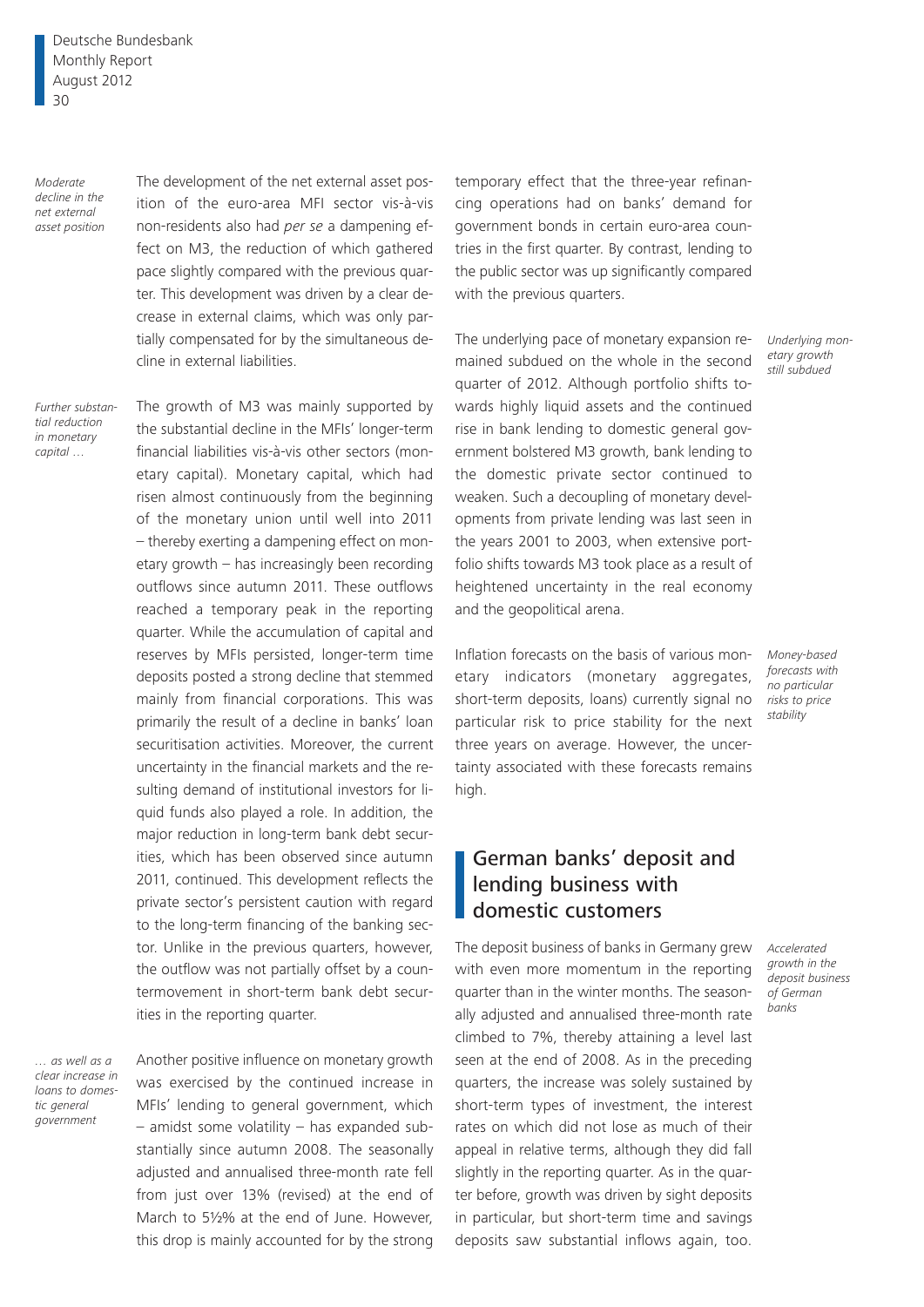This was again countered by a considerable decline in longer-term types of investment. Hence, the portfolio shifts away from long-term towards shorter-term types of deposits continued through the spring quarter of 2012.

*Reduction of longer-term deposits continues at somewhat slower pace*

In the case of longer-term deposits, time deposits with a maturity of over two years once again fell significantly. The decline was brought on by further portfolio shifts by insurance companies and OFIs which, unlike in the previous quarters, were no longer compensated for by inflows of deposits from households. In contrast to the longer-term time deposits, the decrease in savings deposits with longer periods of notice slowed down markedly in the reporting quarter. Movements in this market segment are usually almost exclusively attributable to households' portfolio decisions.

*Only slight increase in banks' lending to domestic non-banks*

Unlike the deposit business, the lending business of German banks with domestic nonbanks again increased only slightly in the second quarter of 2012 on balance. The (seasonally adjusted and annualised) increase of ½% over the previous quarter was exclusively supported by an expansion in loans to domestic general government. However, the increase in lending must also be seen in the context of restructuring measures in the banking sector, which led to transfers between the banking and government sector in June. By contrast, loans to general government declined in April and May. Lending to the private sector fell on balance in the second quarter, however, as the moderate increase in June was not sufficient to fully offset the considerable decline in April. The reduction applied both to loans and securitised lending to the domestic private sector, with the latter declining for the fifth consecutive quarter. The development of securitised loans in the reporting quarter was, however, also influenced by special factors. For instance, the major decline in April is connected to a change in tax law which has caused securities transactions that are regularly conducted between banks and financial corporations to lose their appeal.

## Lending and deposits of monetary financial institutions (MFIs) in Germany\*

Changes in € billion, seasonally adjusted

|                                              | 2012   |                |  |  |
|----------------------------------------------|--------|----------------|--|--|
| Item                                         | Q1     | Q <sub>2</sub> |  |  |
| Deposits of domestic non-MFIs <sup>1</sup>   |        |                |  |  |
| Overnight                                    | 26.4   | 42.6           |  |  |
| With agreed maturities                       |        |                |  |  |
| of up to 2 years                             | 10.5   | 11.4           |  |  |
| of over 2 years                              | $-8.9$ | $-7.0$         |  |  |
| Redeemable at notice                         |        |                |  |  |
| of up to 3 months<br>of over 3 months        | 3.4    | 3.7            |  |  |
|                                              | $-3.2$ | $-0.8$         |  |  |
| Lending                                      |        |                |  |  |
| to domestic general government               |        |                |  |  |
| I oans                                       | 04     | 10.3           |  |  |
| Securitised lending                          | 3.2    | 1.0            |  |  |
| to domestic enterprises and                  |        |                |  |  |
| households                                   |        |                |  |  |
| I oans                                       | 46     | $-2.6$         |  |  |
| of which to households 2<br>to non-financial | 63     | 41             |  |  |
| corporations <sup>3</sup>                    | 5.2    | 5.1            |  |  |
| Securitised lending                          | $-5.5$ | $-5.2$         |  |  |
|                                              |        |                |  |  |

\* As well as banks (including building and loan associations, but excluding the Bundesbank), monetary financial institutions (MFIs) here also include money market funds. End-of-quarter data, adjusted for statistical changes. 1 Enterprises, households and general government excluding central government. 2 Including non-profit institutions serving households. 3 Corporations and quasi-corporations. Deutsche Bundesbank

The decline in loans to the private sector was exclusively attributable to significantly reduced lending to financial corporations. These were mostly reverse repo transactions, the reduction of which does not in itself represent a classical withdrawal of funds for the private nonbanking sector. However, the other two components (loans to non-financial corporations and loans to households) recorded increases, which could have been a result of the – again – more favourable financing conditions in the second quarter. In contrast to the developments in the euro area as a whole, loans to non-financial corporations in Germany were again considerably extended in the reporting quarter, with inflows covering all maturity segments. Landesbanken, savings banks and cooperative banks in particular contributed to this expansion. While the corresponding seasonally adjusted and annualised three-month rate  $-$  at 2½% – stabilised in the reporting quarter at the end-March level, the annual growth rate rose by one percentage point to 2% at the end of

*Significant expansion in loans to non-financial corporations*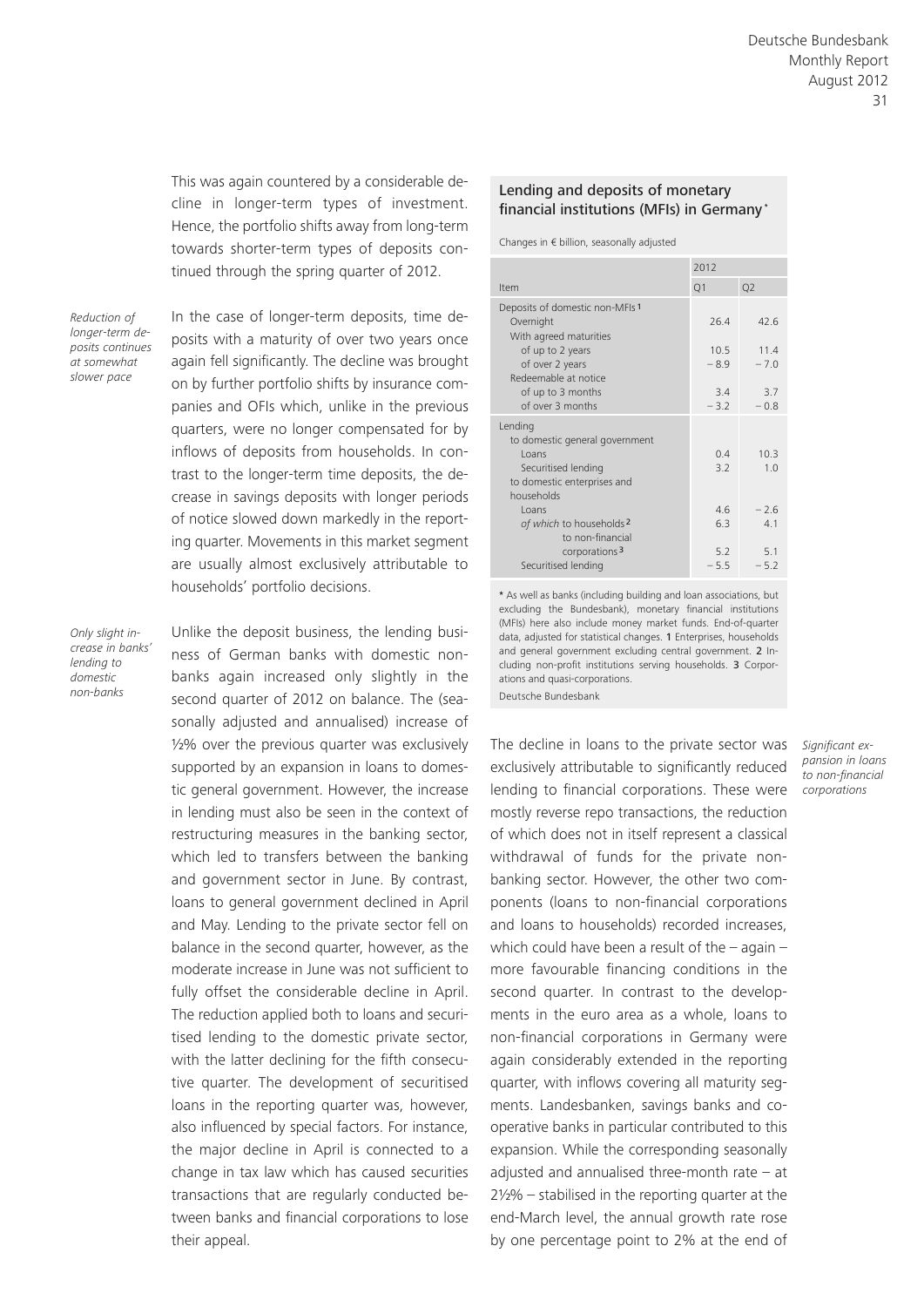## Loans of German banks to selected sectors

Seasonally adjusted, end-of-quarter data



June, with the end of a base effect also playing a role.

*Discernible growth in loans to households*

Besides loans to non-financial corporations, German banks also discernibly increased their loans to domestic households in the reporting quarter. Nevertheless, with a seasonally adjusted and annualised growth rate of just over 1%, lending to this sector grew somewhat less strongly than in the first three months of 2012. This was due to consumer credit, which declined somewhat between April and June 2012. By contrast, the growth of loans for house purchase accelerated again slightly from 1.5% at the end of March to 1.7% at the end of June (annualised values). In the case of loans to households, it was primarily savings banks, regional banks and cooperative banks that contributed to the growth, whereas mortgage banks and big banks scaled back their business in this area. As in the previous quarter, the 12-month rate of loans to households remained at 1.1%.

According to the latest Bank Lending Survey results, credit standards for lending to non-financial corporations in Germany remained virtually unchanged in the second quarter of 2012.1 A deterioration in sectorspecific and firm-specific factors, along with higher costs of capital, counterbalanced banks' good liquidity situation. Credit conditions were more restrictive than one quarter before, especially with regard to margins. According to the survey respondents, large enterprises were hit harder by the tightened credit conditions than small and medium enterprises. At the same time, there was a fall in demand for loans to enterprises among the banks participating in the survey, whereas the more comprehensive banking statistics recorded an increase in lending to this sector.

In addition, banks tightened their credit standards for private loans for house purchase slightly, but not for consumer credit. Credit conditions in both lines of business were adjusted only marginally. At the same time, the surveyed banks reported a sharp rise in demand for private loans for house purchase. This increase was again driven by the positive outlook in the housing market, low interest rates and robust consumer confidence. Demand for consumer credit, however, remained unchanged from the preceding quarter.

The July survey round was supplemented by several *ad hoc* questions on banks' funding conditions and the impact that the stricter capital regime and the sovereign debt crisis were having on lending. The institutions surveyed reported a perceptible deterioration in their long-term retail funding, whereas access to all other funding sources changed relatively little on the whole. By contrast, the European Banking Authority's provisions for large, international banks and the institutions' preparations for the stricter Basel III capital regime

*German banks' credit standards for corporations unchanged*

*Standards of private loans for house purchase slightly tighter, however*

*Tighter capital regime with clear impact on business policy*

<sup>1</sup> The aggregate survey results for Germany may be found at http://www.bundesbank.de/Redaktion/EN/Standardartikel/Core\_business\_areas/Monetary\_policy/volkswirtschaft\_ bank\_lending\_survey.html.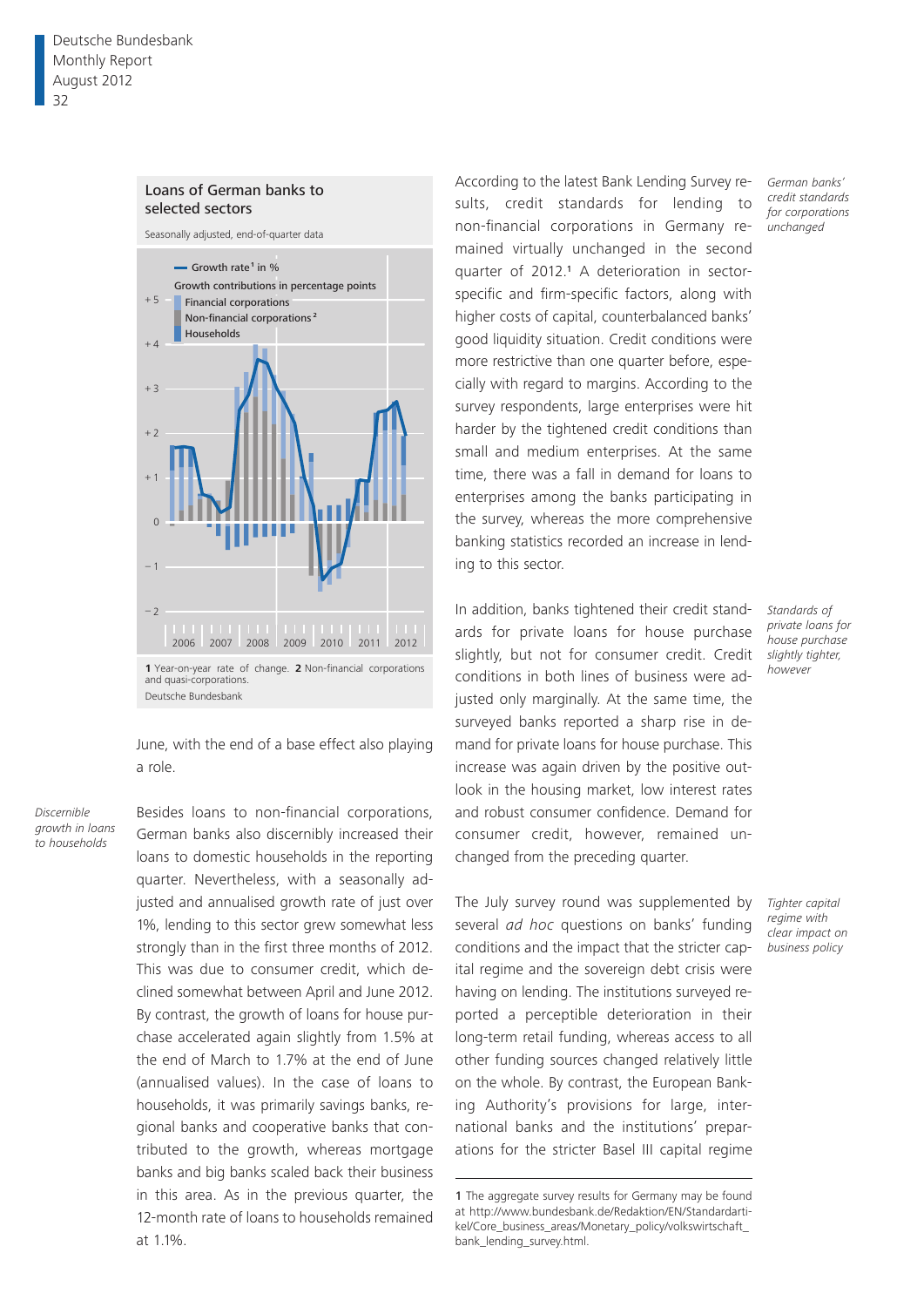

respondents reporting "tightened considerably" and "tightened somewhat" and the number of respondents reporting "eased<br>somewhat"and"eased considerably" as a percentage of the responses given. **3** Expectations for 2012 Q3. Deutsche Bundesbank